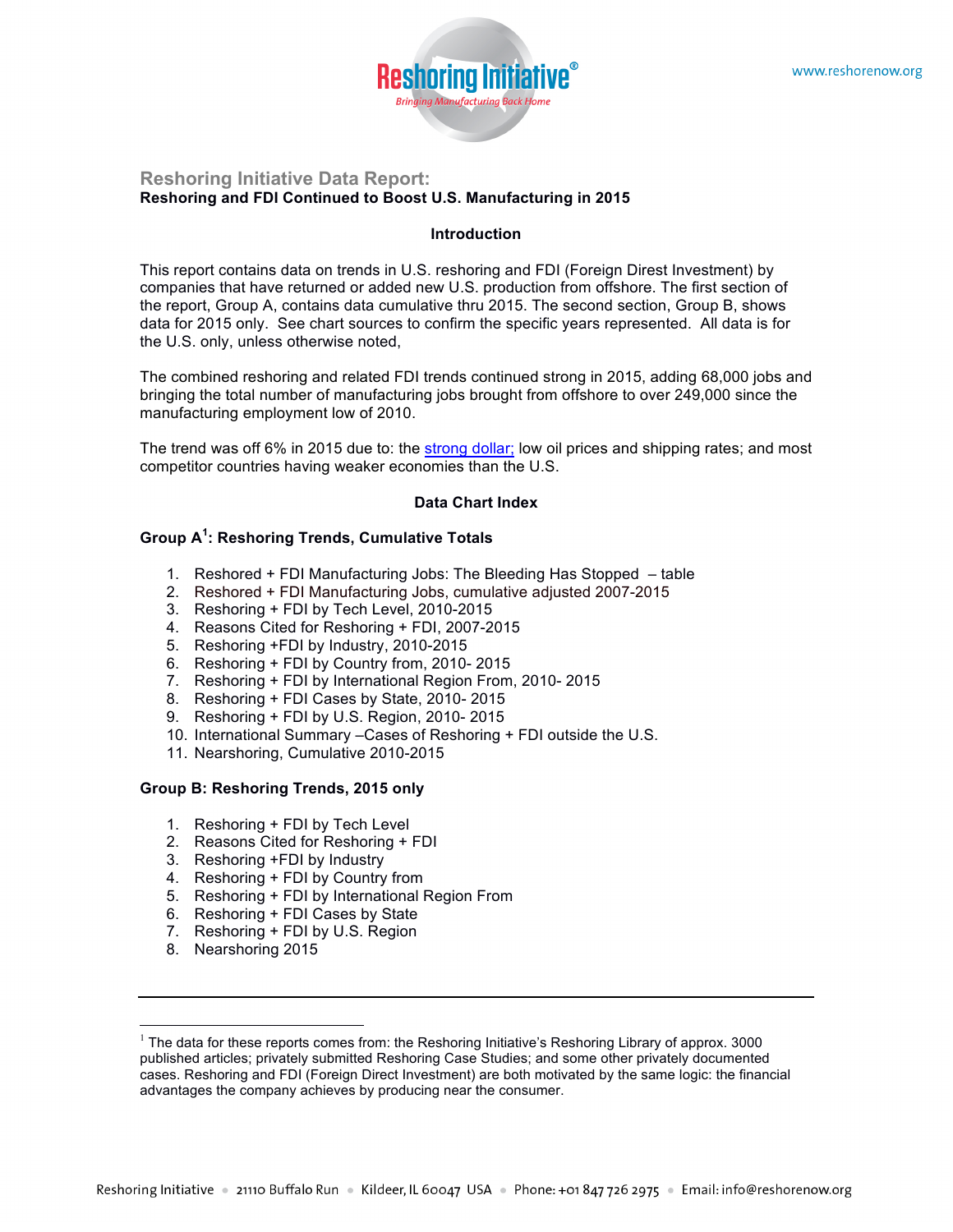

# **Group A<sup>2</sup> : Reshoring Trends, Cumulative Totals**

## **1. Reshored + FDI Manufacturing Jobs: The Bleeding Has Stopped**

The bleeding of manufacturing jobs to offshore has stopped. In the last decade the U.S. has gone from losing about 220,000 manufacturing jobs per year to breakeven. There are still 3 to 4 million manufacturing jobs offshore, a huge potential for U.S. economic growth.

| <b>Manufacturing Jobs/Year 2015: The Bleeding Has Stopped</b> |                                 |           |          |  |  |
|---------------------------------------------------------------|---------------------------------|-----------|----------|--|--|
|                                                               | $2000 - 2003$<br>Annual average | 2015      | % Change |  |  |
| New Offshoring                                                | $~240,000*$                     | 60,000*   | $-75%$   |  |  |
| New Reshoring & FDI                                           | 12,000*                         | 67,000**  | $+400%$  |  |  |
| Net Jobs Gained                                               | $\sim$ -220,000                 | $\sim +0$ | N/A      |  |  |

\* Estimated \*\* Calculated – Reshoring Library through Dec 31, 2015

We have found no one systematically tracking offshoring. We have made rough offshoring estimates based on the changes in the level of imports using relationships developed using mfg. employment and import data from the period 2000 to 2007.

 $2$  The data for these reports comes from: the Reshoring Initiative's Reshoring Library of approx. 3000 published articles; privately submitted Reshoring Case Studies; and some other privately documented cases. Reshoring and FDI (Foreign Direct Investment) are both motivated by the same logic: the financial advantages the company achieves by producing near the consumer.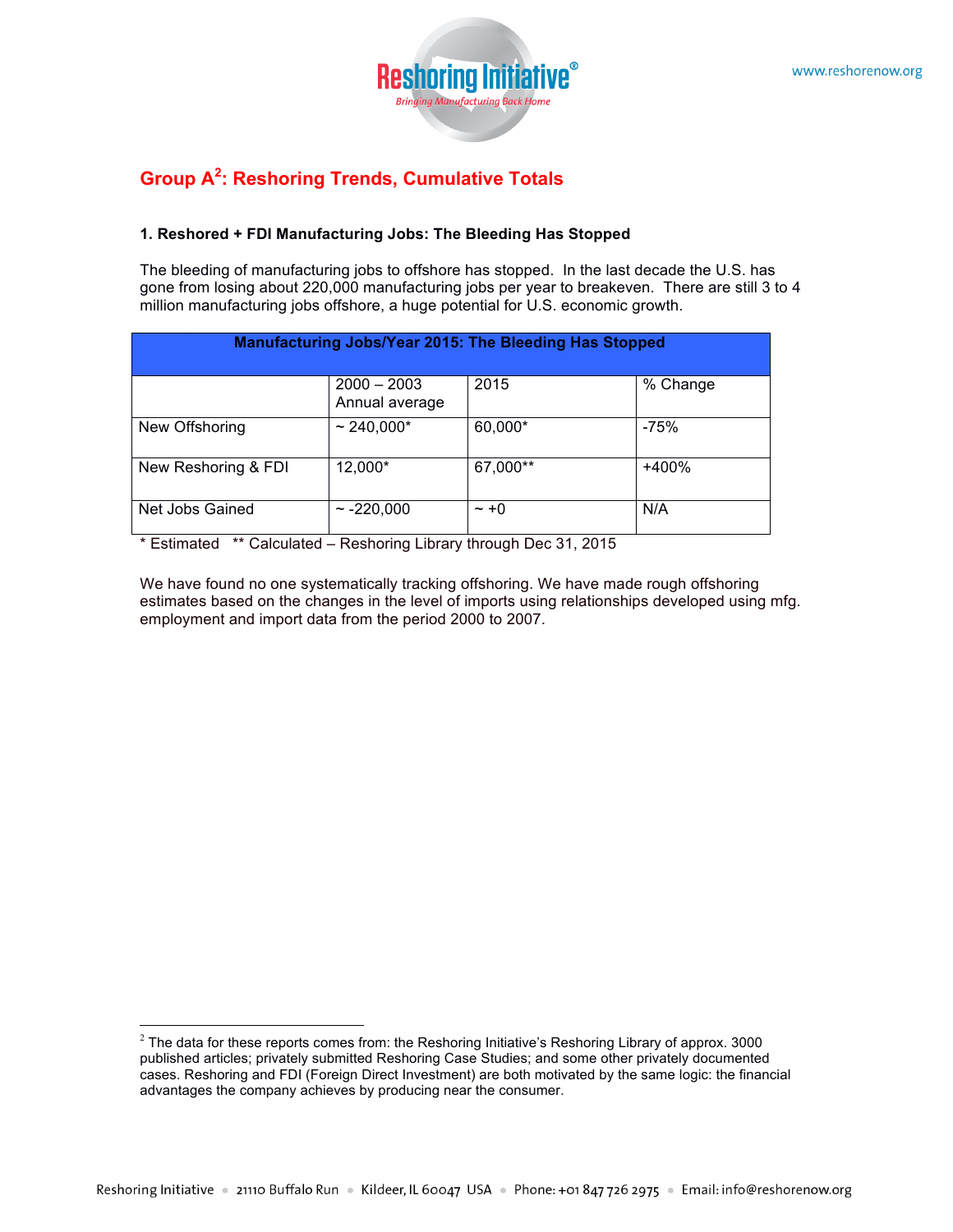

#### **2. Reshored + FDI Manufacturing Jobs, cumulative adjusted 2007-2015**

The trend continued in 2015.



#### **3. Reshoring + FDI by Tech Level, Cumulative**

It is generally agreed that high tech manufacturing jobs are more desirable than low-tech: more investment, more R&D, higher pay, less risk of loss to low wage countries, etc. Reshoring is moderately more prevalent in higher tech.

| <b>Reshoring + FDI by Tech Level, Cumulative</b> |                                |                  |                                 |     |             |                  |
|--------------------------------------------------|--------------------------------|------------------|---------------------------------|-----|-------------|------------------|
| <b>Product</b>                                   | <b>Reshoring</b><br><b>FDI</b> |                  | <b>Reshoring + FDI</b>          |     |             |                  |
| <b>Technology</b><br>Level                       | <b>Jobs</b>                    | <b>Companies</b> | <b>Jobs</b><br><b>Companies</b> |     | <b>JOBS</b> | <b>COMPANIES</b> |
| н                                                | 20%                            | 16%              | 15%                             | 16% | 16%         | <b>16%</b>       |
| MН                                               | 49%                            | 27%              | 46%                             | 38% | <b>47%</b>  | 33%              |
| ML                                               | 15%                            | 34%              | 31%                             | 35% | 27%         | 34%              |
|                                                  | 16%                            | 23%              | 7%                              | 12% | 9%          | 17%              |

Ratings are based on classifications derived from NSF

(http://www.nsf.gov/statistics/seind12/c6/c6s.htm#sb5) and OECD systems (http://www.oecdilibrary.org/science-and-technology/revision-of-the-high-technology-sector-and-productclassification\_134337307632).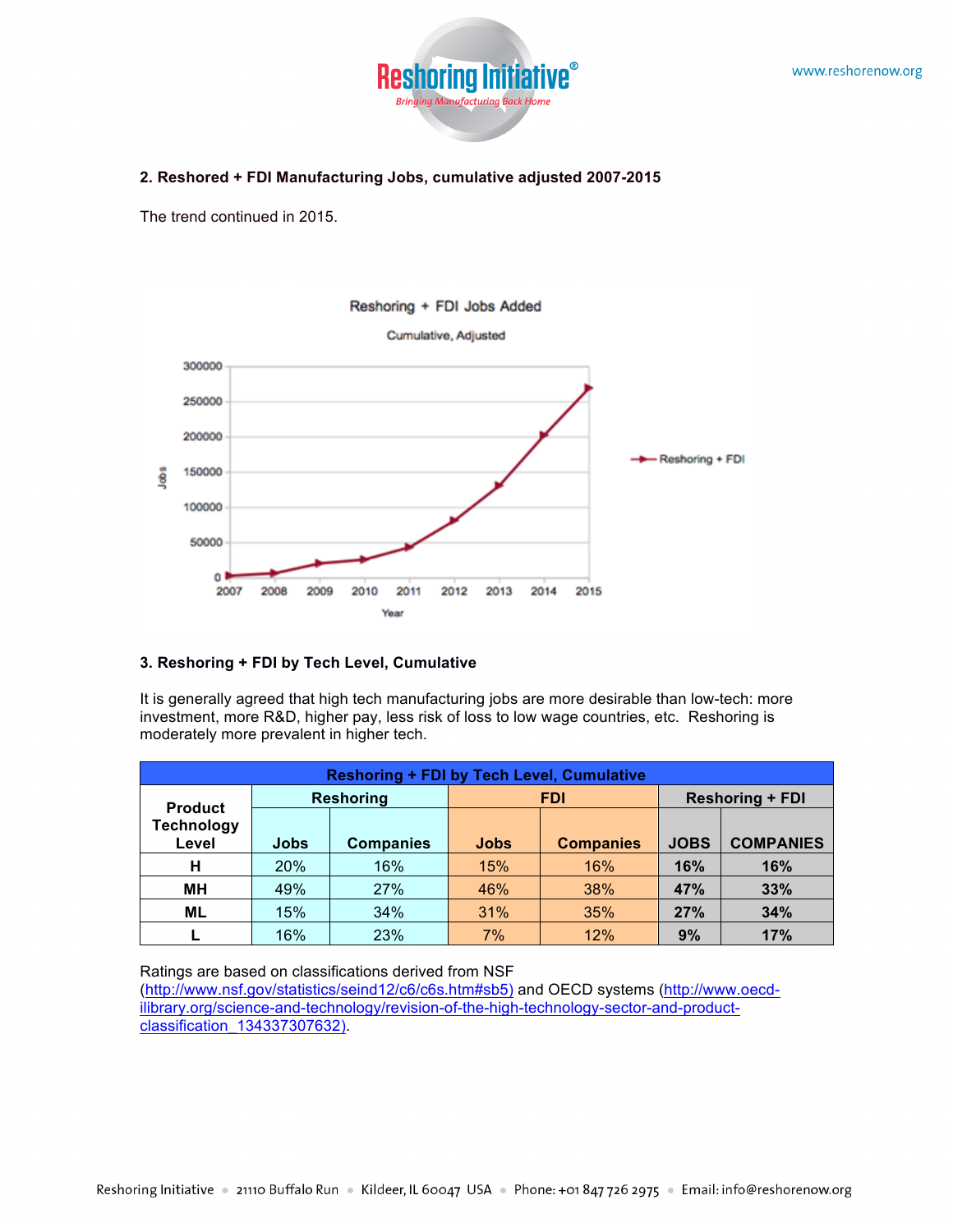

#### **4. Reasons Cited for Reshoring + FDI, 2007-2015**

Understanding the reasons for reshoring is necessary for companies to proceed to quantifying those reasons. The reasons for reshoring and FDI are similar with the following exceptions. Reshoring places higher emphasis on Made in USA image, automation and re-design of the product. FDI places more emphasis on government incentives and skilled workforce. Since reshoring is almost all from low-wage countries, the companies have to minimize labor cost here to enable reshoring and can provide more perceived increase in value by offering Made in USA branding. Since most FDI is from other developed countries, Made in USA is a less powerful sales argument. Foreign companies can be recruited by all 50 states and often have larger projects, thus they receive and benefit from more government incentives.

| Reasons Cited for Reshoring + FDI, 2007-2015           |                               |                                                      |                     |  |
|--------------------------------------------------------|-------------------------------|------------------------------------------------------|---------------------|--|
| <b>Negative Reasons not to</b><br><b>Offshore</b>      | # of<br><b>Cases</b><br>Cited | <b>Positive Reasons to</b><br><b>Reshore or FDI</b>  | # of Cases<br>Cited |  |
| Quality/rework/ warranty                               | 133                           | <b>Government Incentives</b>                         | 251                 |  |
| Freight cost                                           | 117                           | Skilled workforce<br>availability/training           | 148                 |  |
| Rising wages                                           | $\overline{85}$               | Lead time/time to market                             | $\overline{146}$    |  |
| Total cost, TCO                                        | 70                            | Eco-system<br>synergies/Localization                 | 138                 |  |
| Delivery                                               | 57                            | Proximity to<br>market/customers                     | 133                 |  |
| Inventory                                              | 51                            | Image/brand                                          | 101                 |  |
| Supply chain interruption<br>risk                      | 46                            | Automation/technology (incl.<br>3D)                  | 81                  |  |
| Intellectual property risk                             | 33                            | U.S. price of natural gas,<br>chemicals, electricity | 66                  |  |
| Communications                                         | 32                            | Infrastructure                                       | 62                  |  |
| Currency variation                                     | 26                            | Manufacturing/Engineering<br>joint innovation        | 54                  |  |
| Loss of control                                        | 25                            | <b>Customer responsiveness</b><br>improvement        | 51                  |  |
| <b>Travel cost</b>                                     | $\overline{25}$               | Walmart                                              | $\overline{51}$     |  |
| Price                                                  | $\overline{23}$               | Higher productivity                                  | 50                  |  |
| Green considerations                                   | $\overline{21}$               | Re-design of the part                                | $\overline{46}$     |  |
| Difficulty of<br>innovation/product<br>differentiation | 14                            | Lean or other business<br>process improvements       | 39                  |  |
| Political instability                                  | 10                            | <b>Other: Contracted/Customers</b><br>Reshoring      | 31                  |  |
| Duties/Tariffs/Customs                                 | 8                             | Raw materials cost/quality                           | $\overline{27}$     |  |
| Emergency air freight                                  | $\overline{7}$                | Labor concessions                                    | 17                  |  |
| Regulatory compliance                                  | $\overline{7}$                | <b>Customization/Flexibility</b>                     | 15                  |  |
| Burden on staff                                        | 6                             | Lower real-<br>estate/construction cost              | 13                  |  |
| Social/ethical concerns                                | 6                             | Under-utilized capacity                              | $\overline{11}$     |  |
| <b>Product liability</b>                               | $\overline{5}$                | Other: Location                                      | $\overline{7}$      |  |
| Natural disaster risk,                                 | 4 each                        | <b>Other: Macroeconomics</b>                         | $\overline{6}$      |  |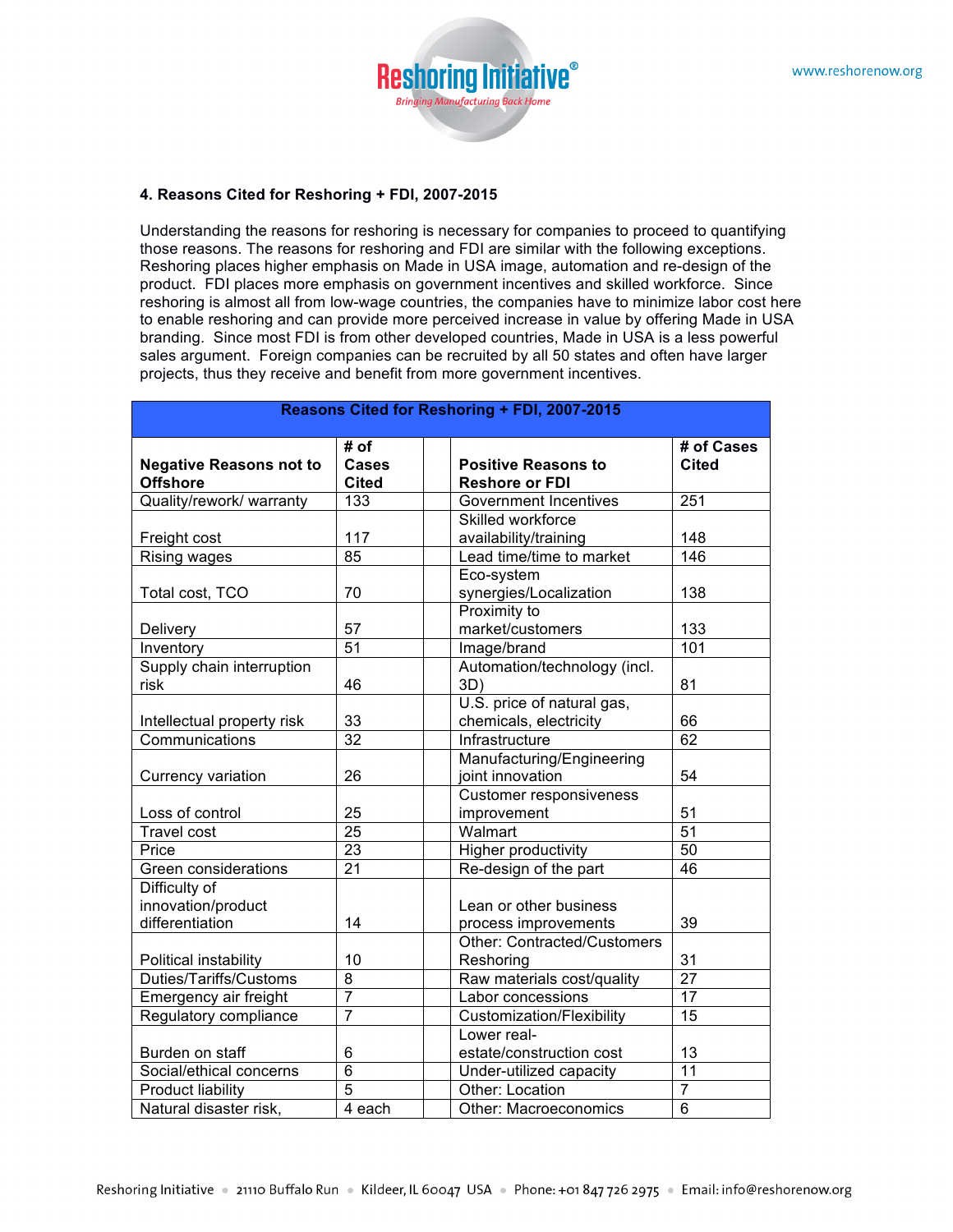

| Onsite audit cost, Strained |  |                 |  |
|-----------------------------|--|-----------------|--|
| offshore relationships      |  |                 |  |
| Employee turnover           |  | Other: Idealism |  |
| Personnel risk              |  |                 |  |
| <b>Reputation risk</b>      |  |                 |  |

Note: Many of the positive and negative reasons are manifestations of proximity, e.g. inventory, travel, risk, communications, etc.

#### **5. Reshoring + FDI by Industry - 2007-2015**

Only products that have been imported can be reshored. Thus, the products least suitable for offshoring never left, such as heavy high volume minerals or customized automation systems. The most active reshoring is by those that left and probably should not have done so, including machinery, transportation equipment and appliances.

The table below is primarily sorted by 3-digit NAICS code industry. We also break out several active industries that are in the NAICS Miscellaneous Manufacturing category. Generally, reshoring is focused on products whose size and weight suggest offshoring never offered great Total Cost savings.

The Reshoring Initiative tracks actual cases of reshoring. Interestingly, five of our top six industries correlate with the list of seven *Tipping Point Industries<sup>3</sup>* that Boston Consulting Group's analytical studies project to be reshored based on wage rates, productivity, total cost, etc.

FDI is more heavily weighted towards transportation equipment because of the ongoing investment in automotive assembly plants and related suppliers. It also benefits the most from the Government Incentives.

| <b>Reshoring + FDI by Industry</b><br>- 2007-2015 |       |                  |  |  |
|---------------------------------------------------|-------|------------------|--|--|
| <b>Industry</b>                                   | Jobs  | <b>Companies</b> |  |  |
| Transportation                                    |       |                  |  |  |
| Equipment                                         | 55673 | 174              |  |  |
| Electrical                                        |       |                  |  |  |
| Equipment,                                        |       |                  |  |  |
| Appliances,                                       |       |                  |  |  |
| Components                                        | 17430 | 101              |  |  |
| <b>Fabricated Metal</b>                           |       |                  |  |  |
| Products                                          | 12690 | 105              |  |  |
| Plastic/Rubber                                    |       |                  |  |  |
| Products                                          | 11549 | 84               |  |  |
| Computer/Electronic                               |       |                  |  |  |
| Products                                          | 7707  | 46               |  |  |
| Apparel/Textiles                                  | 6688  | 102              |  |  |
| Chemicals                                         | 6474  | 59               |  |  |

3

https://www.bcgperspectives.com/content/articles/manufacturing\_supply\_chain\_management\_us\_manufact uring nears the tipping point/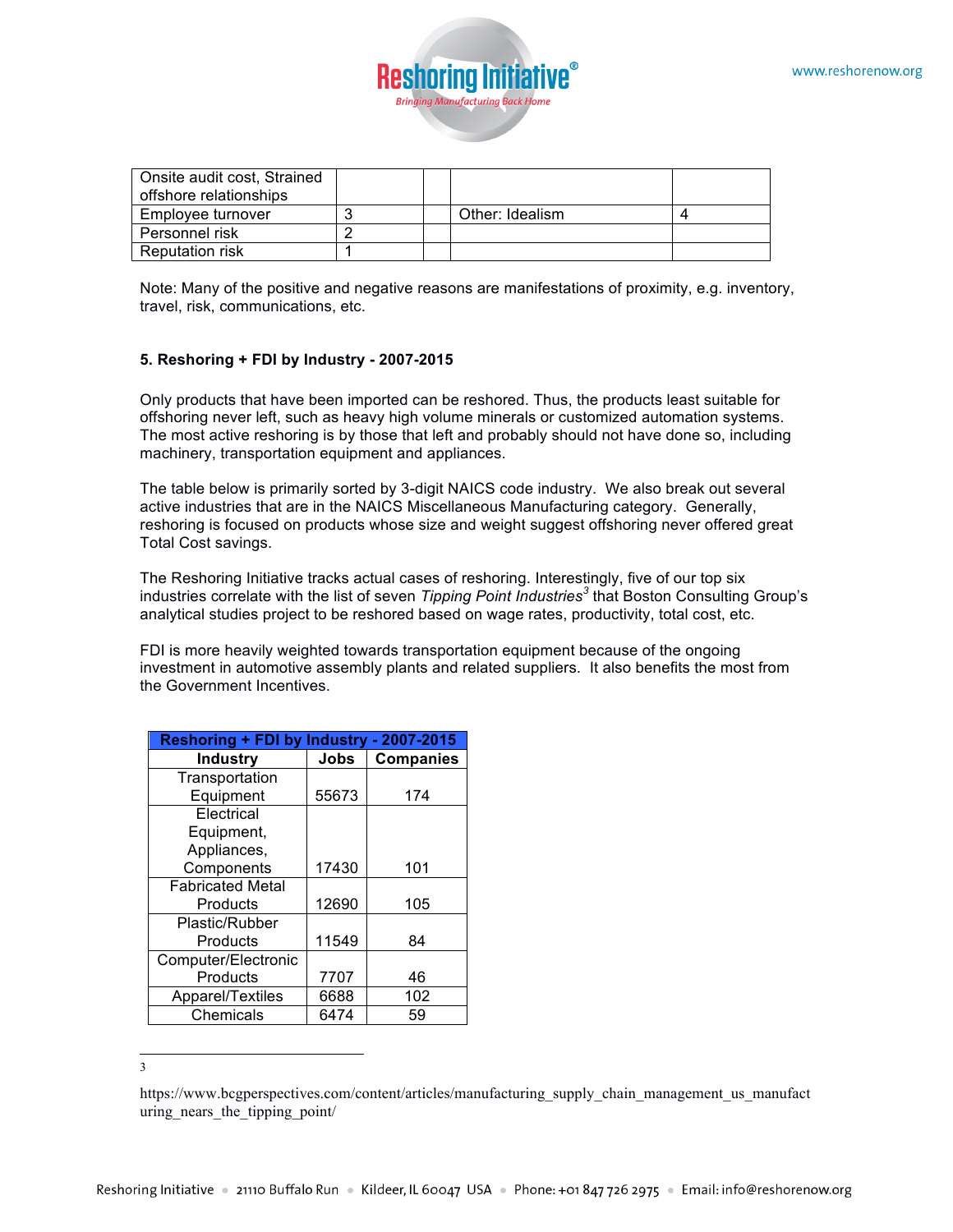

| Machinery                | 6466 | 59 |
|--------------------------|------|----|
| Wood & Paper             |      |    |
| Products                 | 5212 | 41 |
| Food & Beverage          | 3563 | 32 |
| Non-Metallic             |      |    |
| <b>Mineral Products</b>  | 3414 | 18 |
| <b>Primary Metal</b>     |      |    |
| Products                 | 2887 | 16 |
| Energy, Petroleum        |      |    |
| & Coal Products          | 2440 | 12 |
| Hobbies                  | 1620 | 40 |
| <b>Medical Equipment</b> | 1390 | 28 |
| Castings &               |      |    |
| Foundries                | 981  | 12 |
| Furniture & Related      |      |    |
| Products                 | 898  | 4  |
| Misc.                    | 790  | 10 |
| Services                 | 3    | 4  |

## **6. Reshoring + FDI by Country from 2010-2015**

Reshoring is about 60% from China. FDI is heavily from Germany and Japan.

| <b>Reshoring + FDI by Country from 2010-2015</b> |             |                  |                                 |  |  |
|--------------------------------------------------|-------------|------------------|---------------------------------|--|--|
| Country                                          | <b>Jobs</b> | <b>Companies</b> | <b>Average</b><br>Jobs/Facility |  |  |
| China                                            | 27694       | 285              | 97                              |  |  |
| Germany                                          | 26995       | 87               | 310                             |  |  |
| Japan                                            | 15885       | 77               | 206                             |  |  |
| Canada                                           | 8001        | 53               | 151                             |  |  |
| Mexico                                           | 7498        | 39               | 192                             |  |  |
| Korea                                            | 6442        | 16               | 403                             |  |  |
| Switzerland                                      | 4109        | 21               | 196                             |  |  |
| Spain                                            | 2710        | 11               | 246                             |  |  |
| Denmark                                          | 2620        | 9                | 291                             |  |  |
| United Kingdom                                   | 2212        | 19               | 116                             |  |  |
| <b>United Arab Emirates</b>                      | 2172        | $\overline{2}$   | 1086                            |  |  |
| India                                            | 2015        | 24               | 84                              |  |  |
| Singapore                                        | 1700        | 1                | 1700                            |  |  |
| Sweden                                           | 1590        | 5                | 318                             |  |  |
| France                                           | 1513        | 14               | 108                             |  |  |
| Italy                                            | 1486        | 26               | 57                              |  |  |
| Austria                                          | 1230        | 6                | 205                             |  |  |
| Taiwan                                           | 1148        | 12               | 96                              |  |  |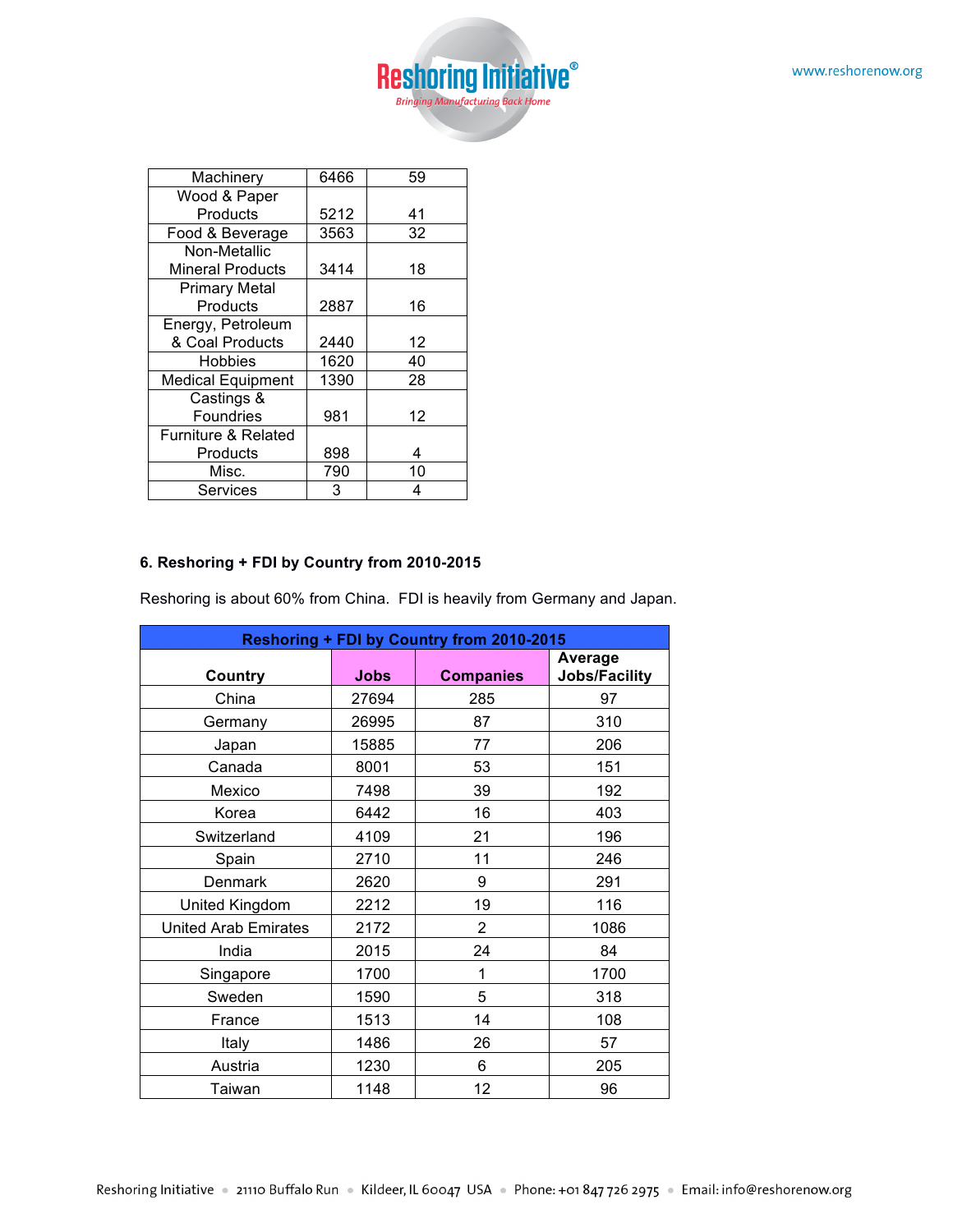

| <b>Brazil</b>                | 1142           | 8              | 143            |
|------------------------------|----------------|----------------|----------------|
| Israel                       | 1126           | 10             | 113            |
| Netherlands                  | 950            | 8              | 119            |
| Belgium                      | 577            | 6              | 96             |
| Australia                    | 532            | 8              | 67             |
| South Africa                 | 500            | $\mathbf 1$    | 500            |
| Turkey                       | 408            | 4              | 102            |
| Ireland                      | 402            | 5              | 80             |
| Portugal                     | 340            | 4              | 85             |
| Thailand                     | 280            | 3              | 93             |
| Chile                        | 250            | $\overline{2}$ | 125            |
| Unknown Country (Asia)       | 244            | 18             | 14             |
| Poland                       | 170            | $\mathbf 1$    | 170            |
| Unknown Country (E.          |                |                |                |
| Eur.)                        | 160            | $\overline{2}$ | 80             |
| Latvia                       | 150            | $\mathbf 1$    | 150            |
| Finland                      | 140            | 3              | 47             |
| Honduras                     | 120            | $\mathbf 1$    | 120            |
| Vietnam                      | 92             | 4              | 23             |
| Lithuania                    | 85             | 1              | 85             |
| Hungary                      | 70             | 2              | 35             |
| Colombia                     | 50             | $\mathbf{1}$   | 50             |
| Lebanon                      | 18             | $\mathbf{1}$   | 18             |
| Norway                       | 13             | $\overline{2}$ | $\overline{7}$ |
| Pakistan                     | $\overline{7}$ | 1              | $\overline{7}$ |
| Sri Lanka                    | 5              | 1              | 5              |
| Russia                       | $\mathbf 1$    | $\mathbf 1$    | 1              |
| Malaysia                     | $\mathsf 0$    | 3              | 0              |
| Indonesia                    | 0              | $\overline{2}$ | 0              |
| Egypt                        | $\mathbf 0$    | $\overline{c}$ | 0              |
| Iceland                      | 0              | $\mathbf 1$    | 0              |
| New Zealand                  | 0              | 1              | 0              |
| Oman                         | 0              | $\mathbf{1}$   | 0              |
| Unknown Country (M.<br>East) | 0              | 1              | 0              |
| Unknown Country (W.<br>Eur.) | 0              | 1              | 0              |
| <b>All Countries</b>         | 124852         | 818            | 153            |

# **7. Reshoring + FDI by International Region From**

Most reshoring is from Asia, most FDI is from Western Europe.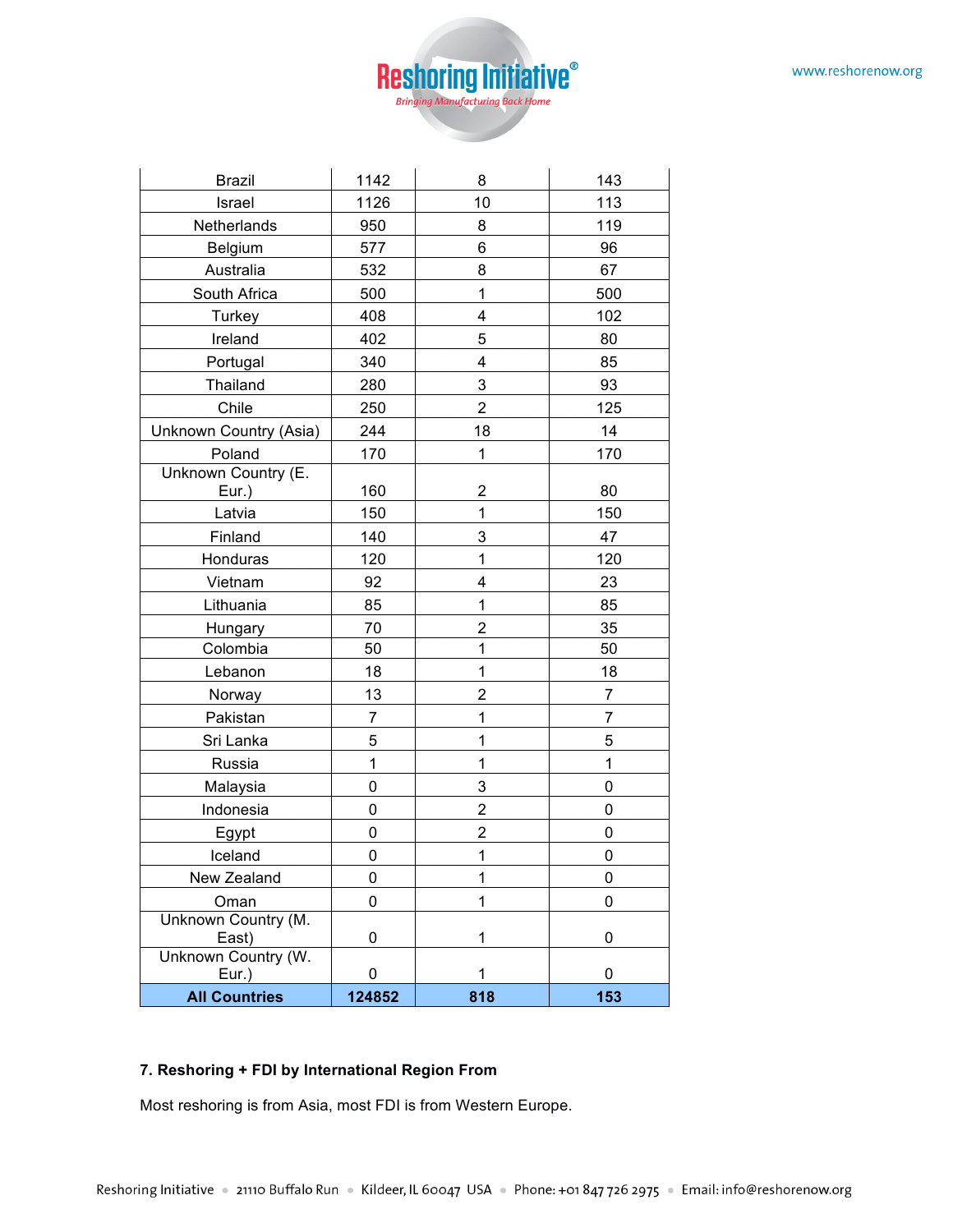

| <b>Reshoring + FDI by International Region From</b> |             |                  |                      |  |  |
|-----------------------------------------------------|-------------|------------------|----------------------|--|--|
|                                                     |             |                  | Average              |  |  |
| Country                                             | <b>Jobs</b> | <b>Companies</b> | <b>Jobs/Facility</b> |  |  |
| Asia                                                | 55512       | 445              | 125                  |  |  |
| <b>Western Europe</b>                               | 46887       | 228              | 206                  |  |  |
| <b>North America</b>                                | 15499       | 92               | 168                  |  |  |
| <b>Middle East</b>                                  | 3724        | 21               | 177                  |  |  |
| <b>South America</b>                                | 1562        | 12               | 130                  |  |  |
| <b>Eastern Europe</b>                               | 636         | 8                | 80                   |  |  |
| Australia/Oceania                                   | 532         | 11               | 48                   |  |  |
| <b>Africa</b>                                       | 500         | 1                | 500                  |  |  |
| <b>All Regions</b>                                  | 124852      | 818              | 153                  |  |  |

#### **8. Reshoring + FDI Cases by State**

The largest reshoring projects tend to go into the Southeast and Texas. The Midwest is second based on reshoring to its strong industrial base.

| Reshoring + FDI by State, Cumulative 2010-2015 |              |                   |                                  |                          |  |
|------------------------------------------------|--------------|-------------------|----------------------------------|--------------------------|--|
| Rank<br>by job<br>#'s                          | <b>State</b> | <b>Total Jobs</b> | <b>Total</b><br><b>Companies</b> | Jobs/<br><b>Facility</b> |  |
| 1                                              | SC           | 22572             | 66                               | 342                      |  |
| $\overline{2}$                                 | <b>TN</b>    | 16190             | 43                               | 377                      |  |
| $\overline{3}$                                 | GA           | 11551             | 43                               | 269                      |  |
| $\overline{4}$                                 | <b>NC</b>    | 8710              | 48                               | 181                      |  |
| 5                                              | AL           | 8143              | 30                               | 271                      |  |
| 6                                              | <b>TX</b>    | 6554              | 39                               | 168                      |  |
| $\overline{7}$                                 | MI           | 6476              | 42                               | 154                      |  |
| $\overline{8}$                                 | OН           | 5198              | 49                               | 106                      |  |
| 9                                              | <b>NY</b>    | 5109              | 31                               | 165                      |  |
| 10                                             | VA           | 4649              | 20                               | 232                      |  |
| 11                                             | <b>MS</b>    | 4426              | 22                               | 201                      |  |
| 12                                             | IN           | 3470              | 31                               | 112                      |  |
| $\overline{13}$                                | CO           | 2976              | 20                               | 149                      |  |
| 14                                             | KY           | 2903              | 22                               | 132                      |  |
| 15                                             | LA           | 2901              | 14                               | 207                      |  |
| 16                                             | FL.          | 2118              | 19                               | 111                      |  |
| 17                                             | UT           | 2118              | 13                               | 163                      |  |
| 18                                             | AR           | 1110              | 16                               | 69                       |  |
| 19                                             | CA           | 1479              | 38                               | 39                       |  |
| 20                                             | <b>MO</b>    | 1382              | 11                               | 126                      |  |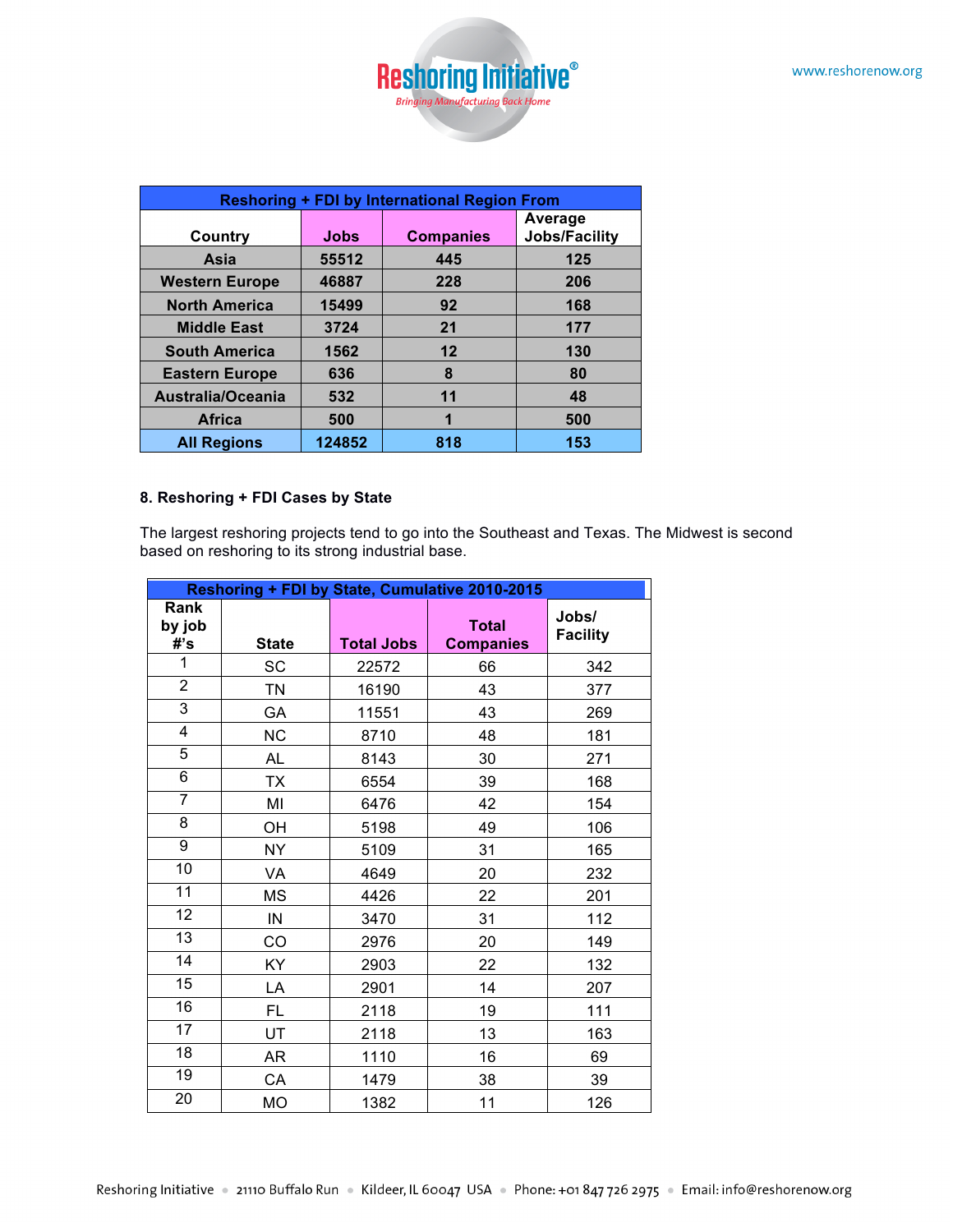

| 21              | KS             | 1100        | 4                       | 275         |
|-----------------|----------------|-------------|-------------------------|-------------|
| $\overline{22}$ | PA             | 1131        | 26                      | 44          |
| $\overline{23}$ | <b>NV</b>      | 1000        | 5                       | 200         |
| $\overline{24}$ | VT             | 690         | 6                       | 115         |
| 25              | NJ             | 668         | 13                      | 51          |
| 26              | <b>OR</b>      | 605         | 8                       | 76          |
| $\overline{27}$ | <b>CT</b>      | 575         | 8                       | 72          |
| 28              | IL             | 537         | 27                      | 20          |
| 29              | <b>SD</b>      | 500         | 3                       | 167         |
| $\overline{30}$ | <b>MA</b>      | 470         | 20                      | 24          |
| $\overline{31}$ | MD             | 425         | 14                      | 30          |
| 32              | <b>NM</b>      | 400         | $\overline{2}$          | 200         |
| 33              | <b>PR</b>      | 400         | $\overline{c}$          | 200         |
| 34              | DE             | 382         | 5                       | 76          |
| 35              | <b>NH</b>      | 366         | 5                       | 73          |
| 36              | WI             | 268         | 18                      | 15          |
| $\overline{37}$ | R <sub>l</sub> | 200         | 3                       | 67          |
| $\overline{38}$ | ΙA             | 195         | $\overline{7}$          | 28          |
| 39              | ME             | 176         | 11                      | 16          |
| 40              | <b>WA</b>      | 168         | 6                       | 28          |
| $\overline{41}$ | WV             | 130         | $\overline{c}$          | 65          |
| $\overline{42}$ | ID             | 100         | $\overline{c}$          | 50          |
| 43              | <b>AZ</b>      | 80          | $\overline{\mathbf{4}}$ | 20          |
| 44              | <b>MN</b>      | 64          | 11                      | $\,6$       |
| 45              | <b>NE</b>      | 50          | 3                       | 17          |
| 46              | WY             | 45          | 3                       | 15          |
| 47              | MT             | 25          | $\overline{2}$          | 13          |
| 48              | OK             | 0           | $\mathbf{1}$            | 0           |
| 49              | <b>ND</b>      | $\mathbf 0$ | $\mathbf{1}$            | $\mathbf 0$ |

#### **9. Reshoring + FDI by U.S. Region**

| <b>Reshoring + FDI by U.S. Region</b> |                   |                  |                                     |  |  |  |
|---------------------------------------|-------------------|------------------|-------------------------------------|--|--|--|
| <b>Region</b>                         | <b>Total Jobs</b> | <b>Companies</b> | Average<br>Jobs/<br><b>Facility</b> |  |  |  |
| <b>South</b>                          | 93164             | 406              | 229                                 |  |  |  |
| <b>M.</b> West                        | 19240             | 207              | 93                                  |  |  |  |
| N. East                               | 9385              | 123              | 76                                  |  |  |  |
| West                                  | 8996              | 103              | 87                                  |  |  |  |
| <b>Total</b>                          | 138215            | 857              | 161                                 |  |  |  |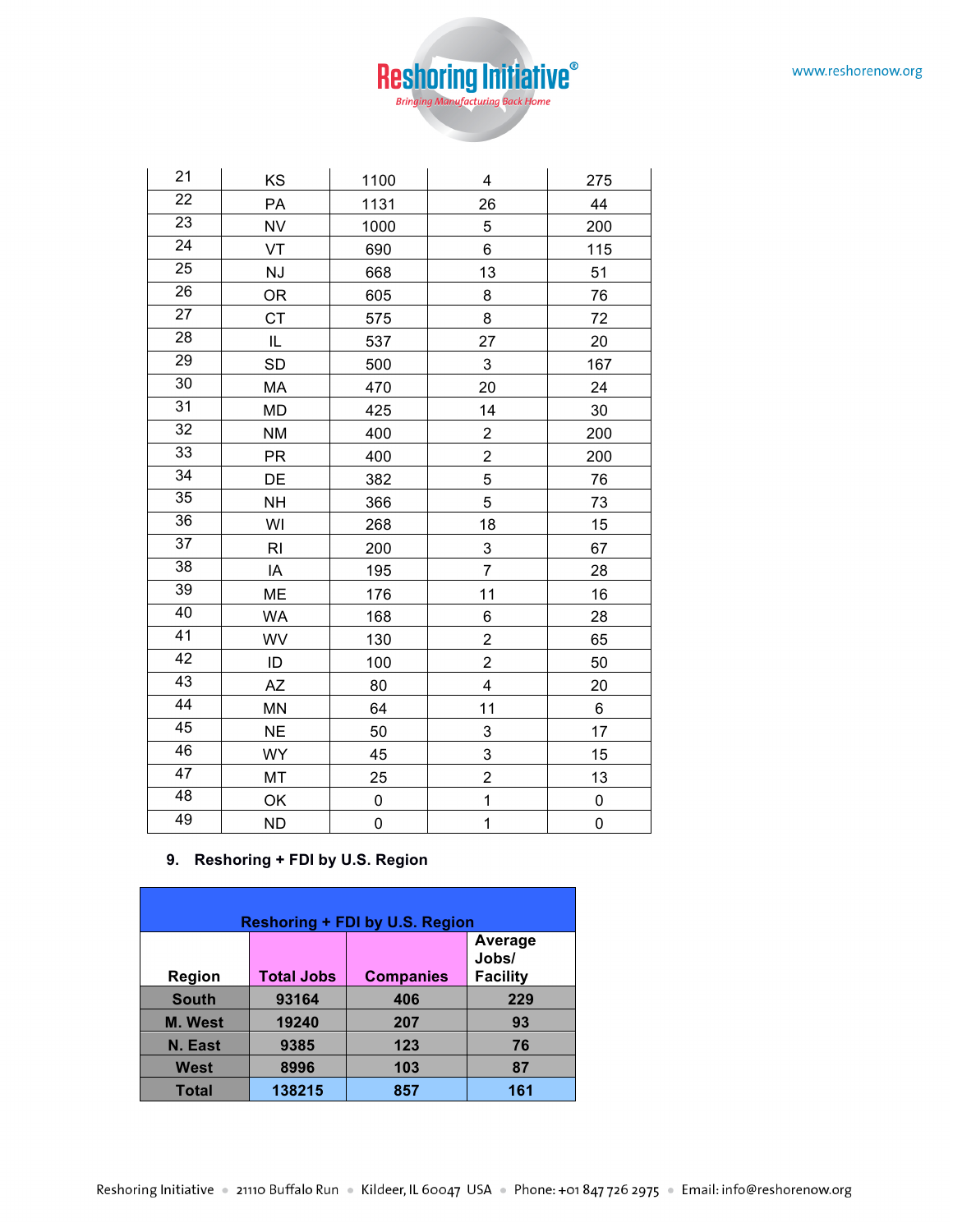

#### **10. International Summary –Cases of Reshoring + FDI outside the U.S.**

Reshoring is bringing the work back to the home country, especially to be sold in the home country. Reshoring efforts are underway in many countries, sometimes motivated by government actions. The U.K. appears to be the leader outside of the U.S.

#### **11. Nearshoring, Cumulative 2010-2015**

Nearshoring (in our case, mostly bringing work back to Mexico) benefits the U.S. because more components are sourced from the U.S. in Mexican production than in Asian. Our data is not as complete for Nearshoring because it less often reported in US news sources.

| <b>Mexico</b> | 5900          | $\overline{\phantom{a}}$ | roc.<br>536         |
|---------------|---------------|--------------------------|---------------------|
| Canada        | . EOC<br>∣ວວ∪ |                          | <b>040</b><br>4 I V |

# **Group B: Reshoring = FDI, 2015 Only**

#### **1. Reshoring + FDI by Tech Level**

A lower percentage of reshoring and of FDI was high tech in 2015 than in earlier years.

| <b>Reshoring + FDI by Tech Level</b>         |             |                  |                                 |            |                        |                  |
|----------------------------------------------|-------------|------------------|---------------------------------|------------|------------------------|------------------|
| <b>Reshoring</b>                             |             |                  |                                 | <b>FDI</b> | <b>Reshoring + FDI</b> |                  |
| <b>Product</b><br><b>Technology</b><br>Level | <b>Jobs</b> | <b>Companies</b> | <b>Jobs</b><br><b>Companies</b> |            | <b>JOBS</b>            | <b>COMPANIES</b> |
| н                                            | 0%          | 1%               | 8%                              | 12%        | 7%                     | 9%               |
| MН                                           | 36%         | 26%              | 56%                             | 35%        | 53%                    | 33%              |
| <b>ML</b>                                    | 31%         | 39%              | 32%                             | 42%        | 32%                    | 41%              |
|                                              | 33%         | 34%              | 3%                              | 10%        | 7%                     | 17%              |

#### **2. Reasons Cited for Reshoring + FDI, 2015 Only**

In comparison to cumulative data Negative reasons not to offshore in 2015 remained similar, with the exception of an increased in supply chain interruption. The ratio of citings of Positive reasons remained similar. Companies continue to report more on positive U.S. reasons than negative offshore reasons.

| <b>Reasons Cited for Reshoring + FDI, 2015 Only</b>                                                                                                    |   |  |                       |    |
|--------------------------------------------------------------------------------------------------------------------------------------------------------|---|--|-----------------------|----|
| # of Cases<br><b>Negative Reasons not</b><br># of Cases<br><b>Positive Reasons to</b><br><b>Reshore or FDI</b><br>to Offshore<br>Cited<br><b>Cited</b> |   |  |                       |    |
| Quality/rework/ warranty                                                                                                                               | 8 |  | Government Incentives | 87 |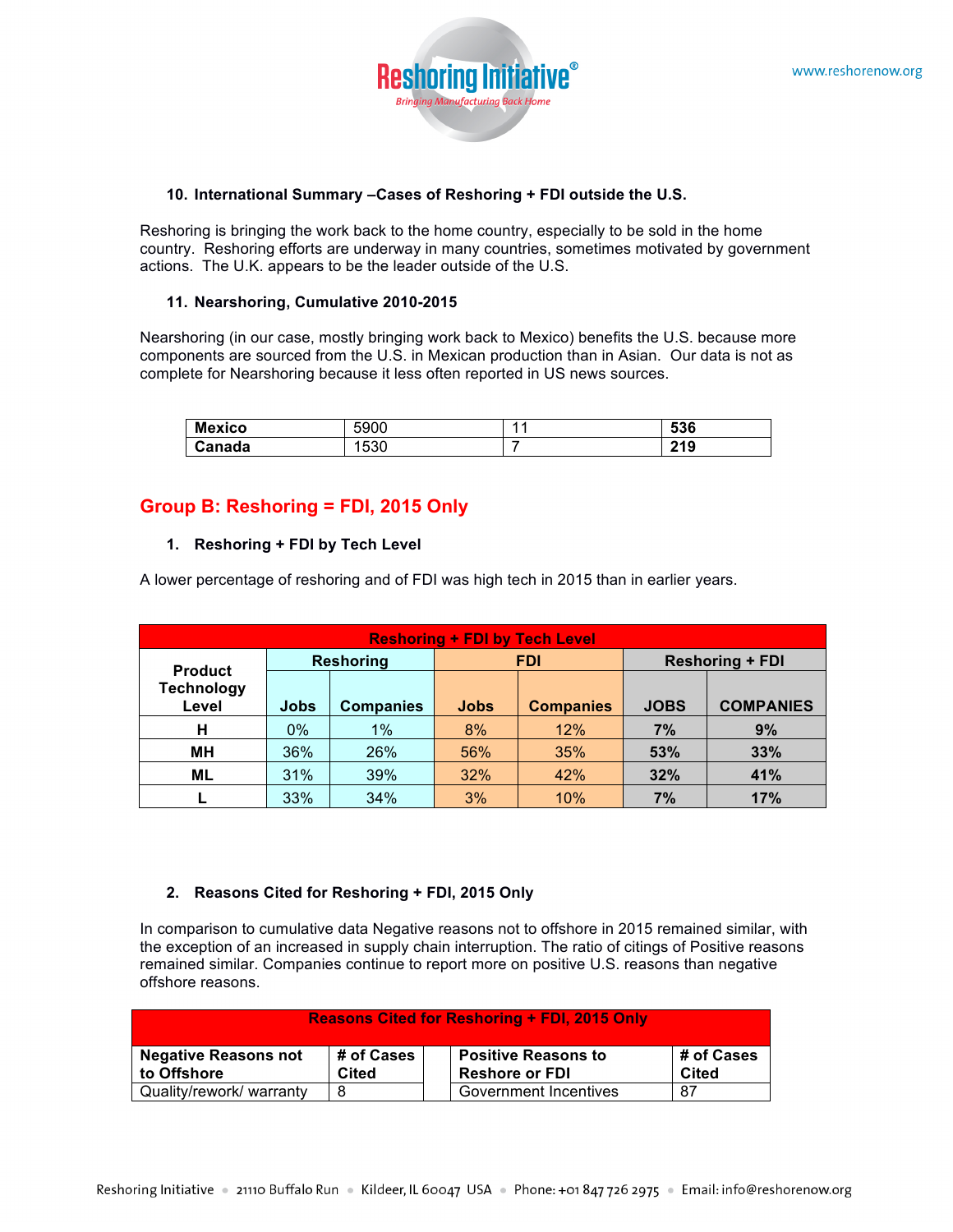

| Supply chain interruption  |                | Proximity to                       |                |
|----------------------------|----------------|------------------------------------|----------------|
| risk                       | 5              | market/customers                   | 72             |
|                            |                | Eco-system                         |                |
| Freight cost               | 5              | synergies/Localization             | 64             |
|                            |                | Skilled workforce                  |                |
| Delivery                   | 4              | availability/training              | 34             |
|                            |                | <b>Customer responsiveness</b>     |                |
| Communications             | 3              | improvement                        | 22             |
| Difficulty of              |                |                                    |                |
| innovation/product         |                |                                    |                |
| differentiation            | 3              | Lead time/time to market           | 20             |
| Green considerations       | $\overline{2}$ | Image/brand                        | 16             |
|                            |                | <b>Other: Contracted/Customers</b> |                |
| Inventory                  | $\overline{2}$ | Reshoring                          | 11             |
|                            |                | Automation/technology (incl.       |                |
| <b>Product liability</b>   | $\overline{2}$ | 3D)                                | 10             |
|                            |                | Manufacturing/Engineering          |                |
| Currency variation         | 1              | joint innovation                   | 10             |
|                            |                | U.S. price of natural gas,         |                |
| Intellectual property risk | 1              | chemicals, electricity             | 9              |
| Loss of control            | 1              | Infrastructure                     | 8              |
| Natural disaster risk      | 1              | Walmart                            | 8              |
|                            |                | Lean or other business             |                |
| Political instability      | 1              | process improvements               | 5              |
| Price                      | 1              | Customization/Flexibility          | 4              |
| Total cost, TCO            | 1              | <b>Higher productivity</b>         | 3              |
| Regulatory compliance      | 1              | Raw materials cost/quality         | $\overline{3}$ |
| Rising wages               | 1              | Other: Macroeconomics              | $\overline{2}$ |
|                            |                | Under-utilized capacity            | $\overline{2}$ |

## **3. Reshoring + FDI by Industry, 2015 only**

Transportation equipment remained at the top of the list, due mostly to FDI. Chemicals showed the largest gain in 2015, moving from  $7<sup>th</sup>$  to second place, probably due to shale gas. Apparel, though not ranked high on job numbers, reported the second highest number of companies returning.

| Reshoring + FDI by Industry, 2015 only |       |                  |  |  |
|----------------------------------------|-------|------------------|--|--|
| <b>Industry</b>                        | Jobs  | <b>Companies</b> |  |  |
| Transportation                         |       |                  |  |  |
| Equipment                              | 17850 | 66               |  |  |
| Chemicals                              | 3855  | 26               |  |  |
| Electrical                             |       |                  |  |  |
| Equipment,                             |       |                  |  |  |
| Appliances,                            |       |                  |  |  |
| Components                             | 2858  | 14               |  |  |
| <b>Fabricated Metal</b>                |       |                  |  |  |
| Products                               | 2175  | 20               |  |  |
| Plastic/Rubber                         |       |                  |  |  |
| Products                               | 1922  | 27               |  |  |
| Computer/Electronic                    | 1814  | 14               |  |  |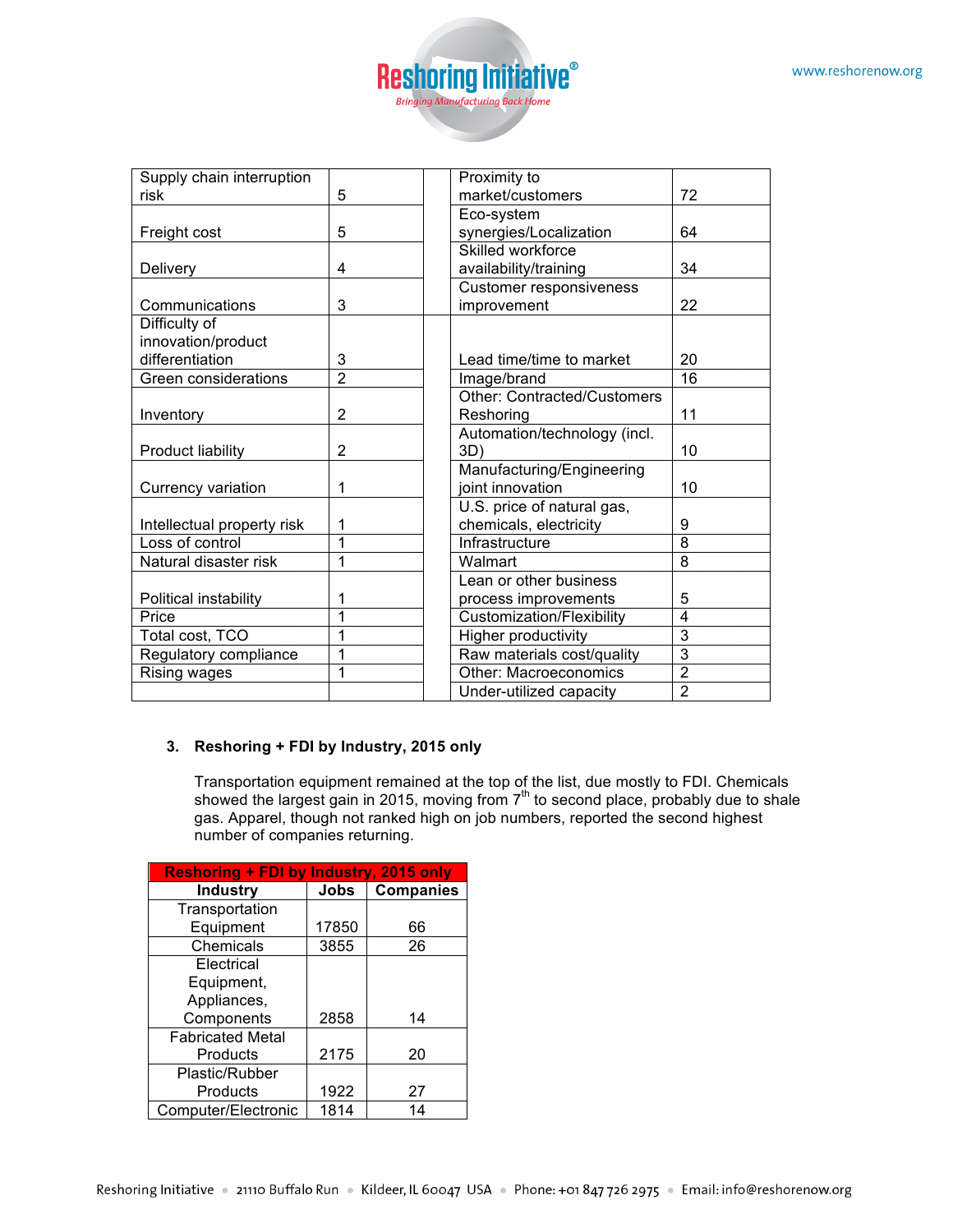

| Products                       |      |    |
|--------------------------------|------|----|
| Wood & Paper                   |      |    |
| Products                       | 1751 | 11 |
| Non-Metallic                   |      |    |
| <b>Mineral Products</b>        | 1615 | 7  |
| Apparel/Textiles               | 1614 | 30 |
| <b>Furniture &amp; Related</b> |      |    |
| Products                       | 1262 | 12 |
| Castings &                     |      |    |
| Foundries                      | 687  | 2  |
| Food & Beverage                | 542  | 9  |
| Machinery                      | 482  | 5  |
| <b>Medical Equipment</b>       | 251  | 7  |
| <b>Primary Metal</b>           |      |    |
| Products                       | 215  | 3  |
| Misc.                          | 65   | 3  |
| Services                       | 3    |    |
| Hobbies                        | 0    | 3  |
| Energy, Petroleum              |      |    |
| & Coal Products                |      |    |

# **4. Reshoring + FDI by Country from**

As in the cumulative data, China leads in reshoring and Germany in FDI

| <b>Reshoring + FDI by Country From</b> |                  |                          |                                      |  |  |
|----------------------------------------|------------------|--------------------------|--------------------------------------|--|--|
| Country                                | <b>2015 Jobs</b> | 2015<br><b>Companies</b> | 2015 Average<br><b>Jobs/Facility</b> |  |  |
| China                                  | 8955             | 53                       | 169                                  |  |  |
| Germany                                | 7959             | 37                       | 215                                  |  |  |
| Japan                                  | 5652             | 26                       | 217                                  |  |  |
| Switzerland                            | 2634             | 16                       | 165                                  |  |  |
| Canada                                 | 1960             | 13                       | 151                                  |  |  |
| Spain                                  | 1660             | 4                        | 415                                  |  |  |
| India                                  | 1533             | 10                       | 153                                  |  |  |
| Austria                                | 1030             | 3                        | 343                                  |  |  |
| Denmark                                | 960              | 4                        | 240                                  |  |  |
| Korea                                  | 900              | 3                        | 300                                  |  |  |
| Taiwan                                 | 800              | 1                        | 800                                  |  |  |
| Italy                                  | 768              | $\overline{11}$          | 70                                   |  |  |
| United Kingdom                         | 664              | 13                       | 51                                   |  |  |
| Mexico                                 | 490              | 6                        | 82                                   |  |  |
| Australia                              | 402              | 4                        | 101                                  |  |  |
| Israel                                 | 311              | 5                        | 62                                   |  |  |
| Thailand                               | 260              | $\overline{2}$           | 130                                  |  |  |
| Chile                                  | 250              |                          | 250                                  |  |  |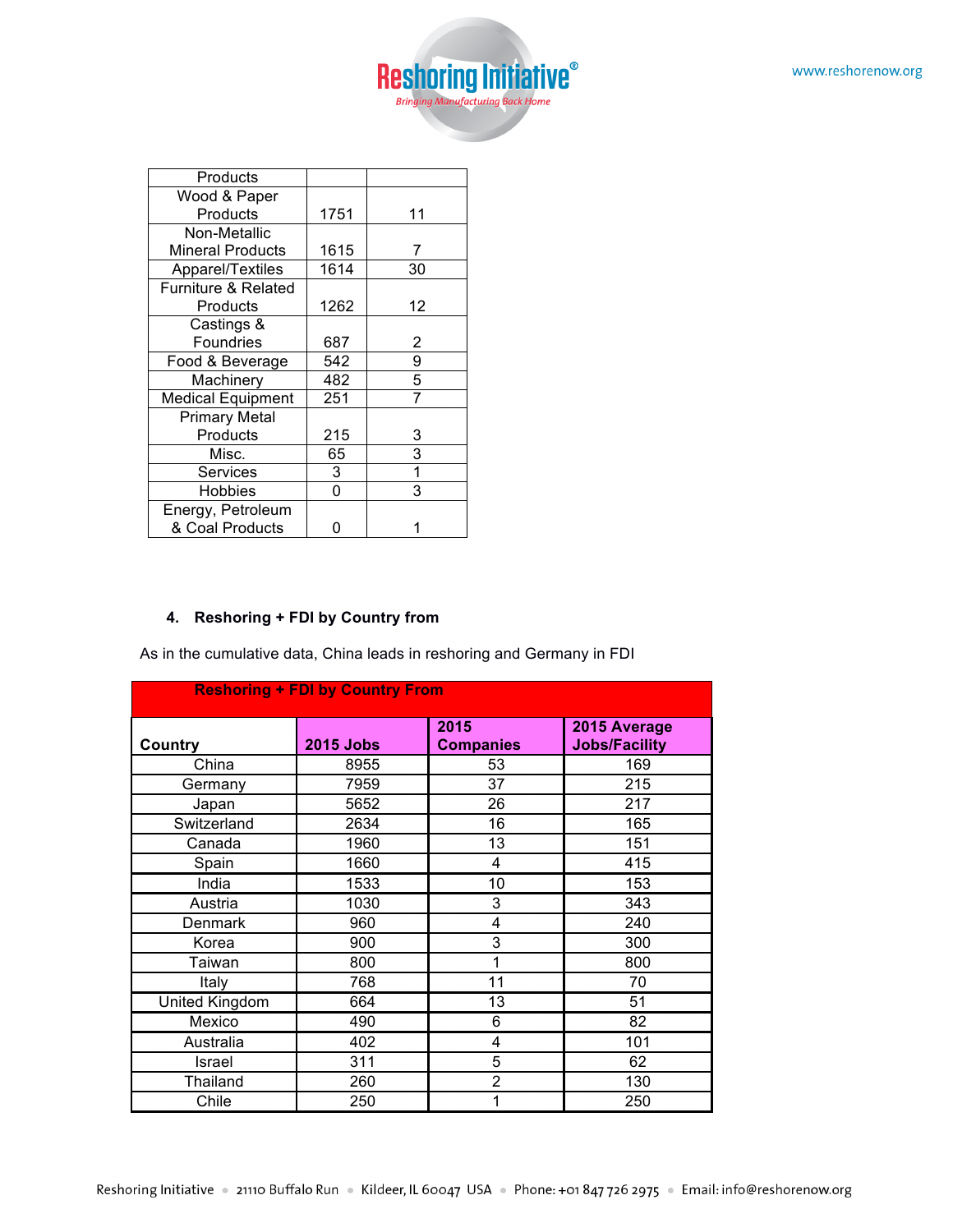

| Portugal             | 170   | 2              | 85       |
|----------------------|-------|----------------|----------|
| <b>Brazil</b>        | 164   | 2              | 82       |
| Netherlands          | 150   |                | 150      |
| Finland              | 140   | 3              | 47       |
| Ireland              | 87    | $\overline{2}$ | 44       |
| Lithuania            | 85    |                | 85       |
| Belgium              | 77    | 2              | 39       |
| Unknown: Asia        | 75    | 3              | 25       |
| France               | 70    |                | 70       |
| Turkey               | 38    | 2              | 19       |
| Lebanon              | 18    |                | 18       |
| Pakistan             | 7     |                | 7        |
| Norway               | 6     |                | 6        |
| Malaysia             | 0     |                | 0        |
| Unknown: W. Europe   | 0     |                | $\Omega$ |
| Vietnam              | 0     |                | 0        |
| <b>All Countries</b> | 38275 | 237            | 161      |

#### **5. Reshoring + FDI by International Region From**

| <b>Reshoring + FDI by International Region From</b> |                  |                          |                                      |  |  |
|-----------------------------------------------------|------------------|--------------------------|--------------------------------------|--|--|
| Country                                             | <b>2015 Jobs</b> | 2015<br><b>Companies</b> | 2015 Average<br><b>Jobs/Facility</b> |  |  |
| Asia                                                | 18182            | 101                      | 180                                  |  |  |
| Western<br><b>Europe</b>                            | 16375            | 101                      | 162                                  |  |  |
| <b>North America</b>                                | 2450             | 19                       | 129                                  |  |  |
| <b>South America</b>                                | 414              | 3                        | 138                                  |  |  |
| Australia/Ocea<br>nia                               | 402              | 4                        | 101                                  |  |  |
| <b>Middle East</b>                                  | 367              | 8                        | 46                                   |  |  |
| <b>Eastern Europe</b>                               | 85               |                          | 85                                   |  |  |
| <b>Africa</b>                                       | 0                | $\mathbf{0}$             | $\bf{0}$                             |  |  |
| <b>All Regions</b>                                  | 38275            | 237                      | 161                                  |  |  |

#### **6. Reshoring + FDI Cases by State**

The Southeast continues to lead. Michigan, Indiana and Ohio are high mainly due to automotive.

| <b>Reshoring + FDI Cases by State</b> |              |                  |                          |                                  |  |
|---------------------------------------|--------------|------------------|--------------------------|----------------------------------|--|
| <b>Ranked</b><br>by job #s            | <b>State</b> | <b>2015 Jobs</b> | 2015<br><b>Companies</b> | 2015<br>Jobs/<br><b>Facility</b> |  |
|                                       | SC           | 6004             | 28                       | 214                              |  |
| 2                                     | ΤN           | 3675             | 15                       | 245                              |  |
| 3                                     | <b>NC</b>    | 3464             | 13                       | 266                              |  |
|                                       | ΜI           | 2584             | 17                       | 152                              |  |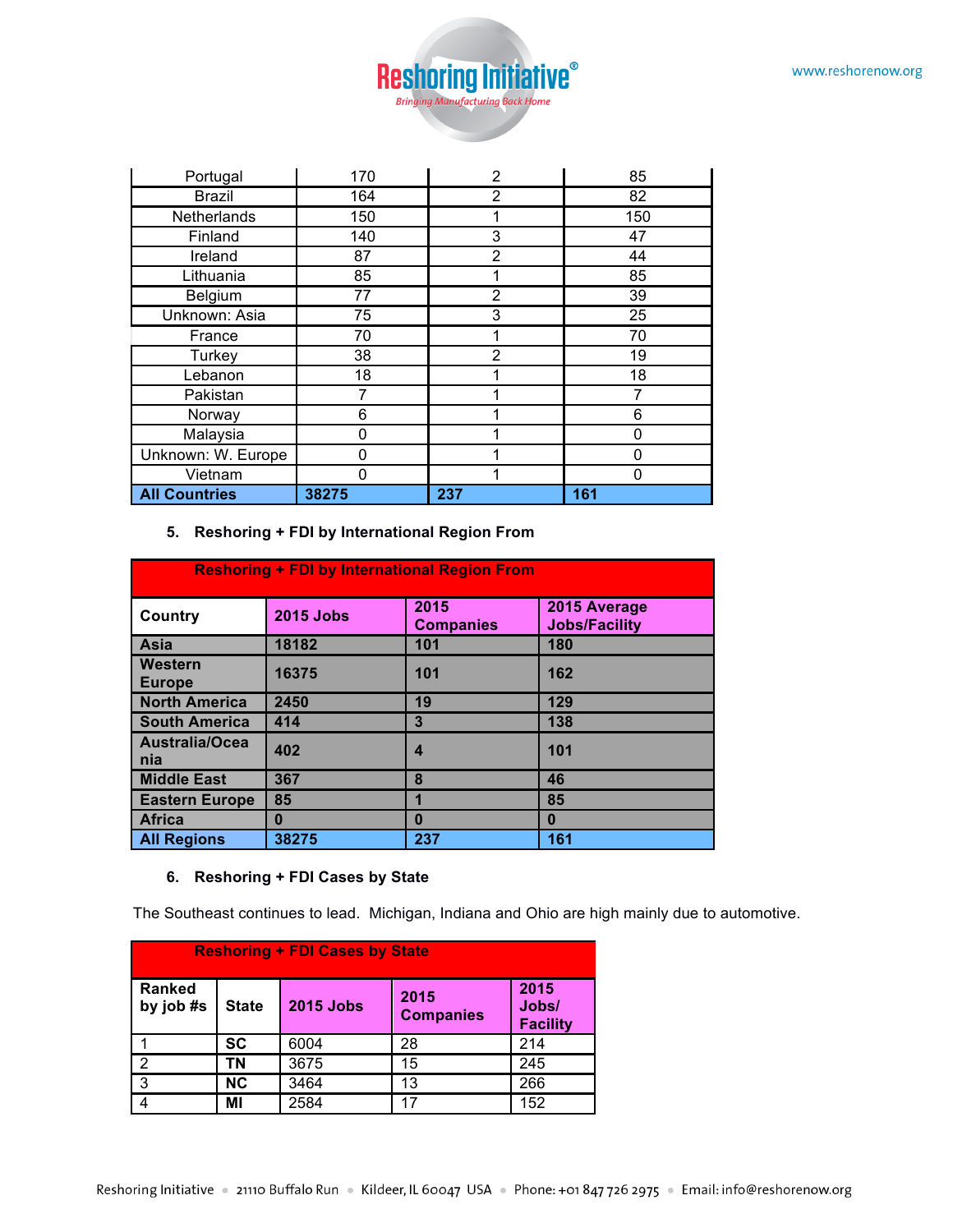

| 5               | <b>TX</b>                 | 2252             | 15                      | 150             |
|-----------------|---------------------------|------------------|-------------------------|-----------------|
| $\overline{6}$  | $\overline{\mathsf{I}}$   | 2240             | $\overline{15}$         | 149             |
| $\overline{7}$  | <b>AL</b>                 | 2174             | 9                       | 242             |
| 8               | GA                        | 2150             | 14                      | 154             |
| 9               | OH                        | 1395             | 12                      | 116             |
| 10              | LA                        | 1326             | 9                       | 147             |
| 11              | <b>MS</b>                 | 1325             | 10                      | 133             |
| $\overline{12}$ | <b>NY</b>                 | 1312             | 4                       | 328             |
| 13              | UT                        | 1260             | 5                       | 252             |
| 14              | $\overline{KY}$           | 1042             | 10                      | 104             |
| 15              | <b>FL</b>                 | 682              | 6                       | 114             |
| 16              | <b>MA</b>                 | 680              | 8                       | 85              |
| 17              | $\overline{\mathsf{v}}$ T | 450              | $\overline{c}$          | 225             |
| 18              | <b>DE</b>                 | $\overline{357}$ | $\overline{2}$          | 179             |
| 19              | <b>MO</b>                 | 262              | 3                       | 87              |
| 20              | CA                        | 230              | 5                       | 46              |
| 21              | <b>AR</b>                 | 200              | 3                       | 67              |
| 22              | <b>OR</b>                 | 175              | 3                       | 58              |
| 23              | <b>NH</b>                 | 140              | $\overline{2}$          | 70              |
| 24              | <b>VA</b>                 | 139              | 6                       | 23              |
| 25              | PA                        | 86               | $\overline{4}$          | 22              |
| 26              | $\overline{\text{CT}}$    | 80               | $\overline{\mathbf{4}}$ | 20              |
| 27              | <b>AZ</b>                 | 80               | $\mathbf{1}$            | 80              |
| 28              | <b>NJ</b>                 | 60               | 3                       | 20              |
| 29              | <b>ME</b>                 | 51               | 4                       | 13              |
| 30              | <b>WV</b>                 | 50               | $\overline{1}$          | 50              |
| 31              | WI                        | 48               | 3                       | 16              |
| $\overline{32}$ | IL.                       | 45               | 5                       | 9               |
| 33              | <b>NE</b>                 | 30               | $\mathbf{1}$            | 30              |
| $\overline{34}$ | <b>WY</b>                 | $\overline{25}$  | $\overline{1}$          | $\overline{25}$ |
| 35              | <b>WA</b>                 | 18               | $\overline{2}$          | 9               |
| 36              | <b>MD</b>                 | 15               | $\overline{4}$          | $\overline{4}$  |
| 37              | co                        | 13               | 4                       | $\overline{3}$  |
| 38              | IA                        | 0                | $\overline{1}$          | $\mathbf 0$     |
| 39              | <b>SD</b>                 | 0                | 1                       | 0               |
| 40              | <b>NV</b>                 | 0                | $\overline{1}$          | 0               |